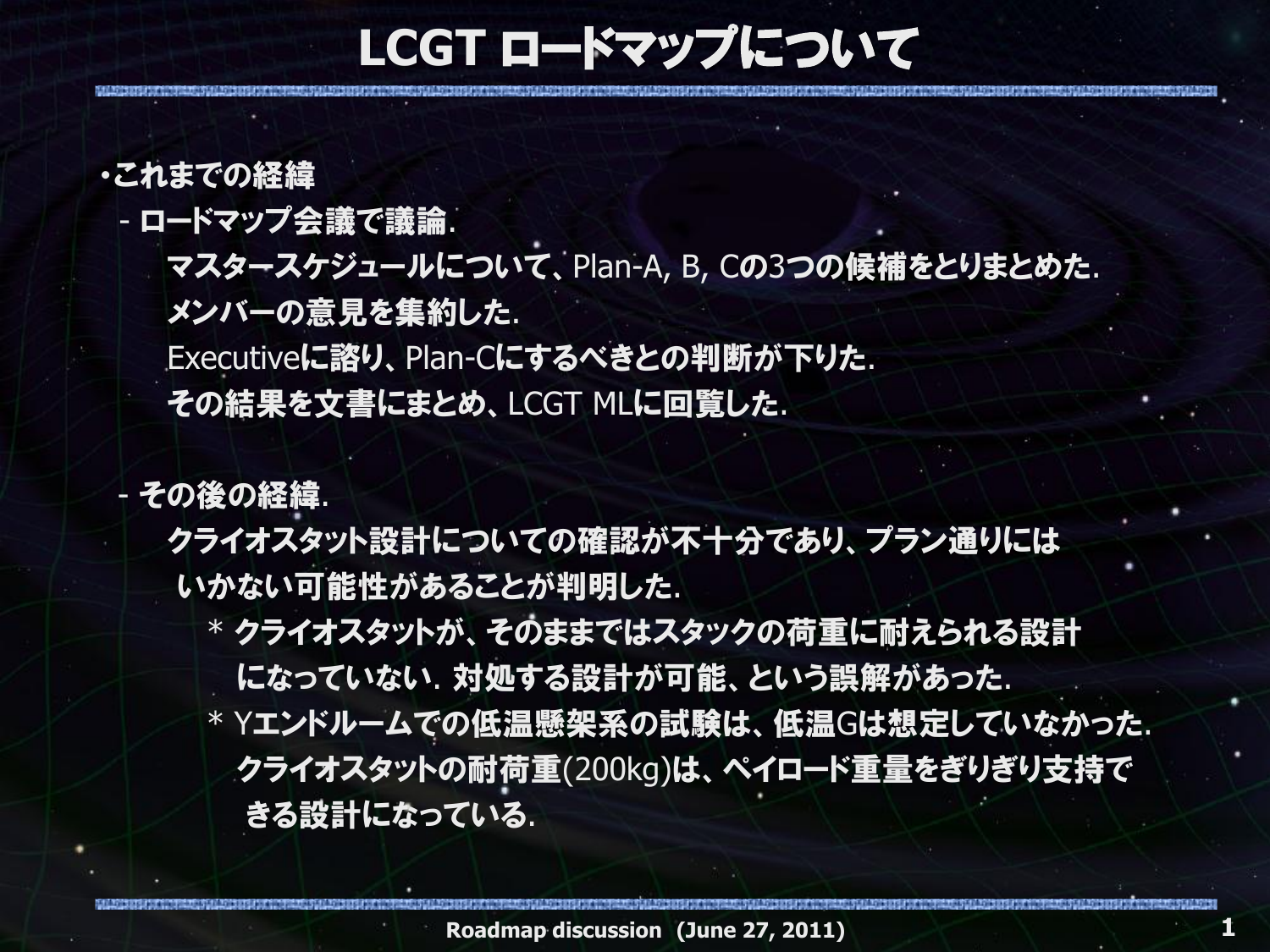### **LCGT** スケジュールの議論

・事実の確認と今後の対応 : iLCGT時のITM構成について

#### - 確認項目

- \* クライオスタット内にスタックおよびテストマス系を構成する可能性.
- \* ペイロードだけなら可能なのか?
- \* 作業環境の問題.
- \* 経費の問題.

#### - iLCGTにおける常温テストマス構成について

 (a) クライオスタットの中にType-C'防振系を組む (これまでの決定通り) (b) クライオスタット内にType-Bペイロードおよび補助光学系を組む (c)常温Type-C'防振系を組む. (ETMと同等, 真空槽 + Type-C'防振系) (d) 常温Type-B防振系を組む. (低温時にはクライオスタットと入れ替え) (e) 常温Type-A防振系を組む. (真空槽はクライオスタットを利用) (f) その他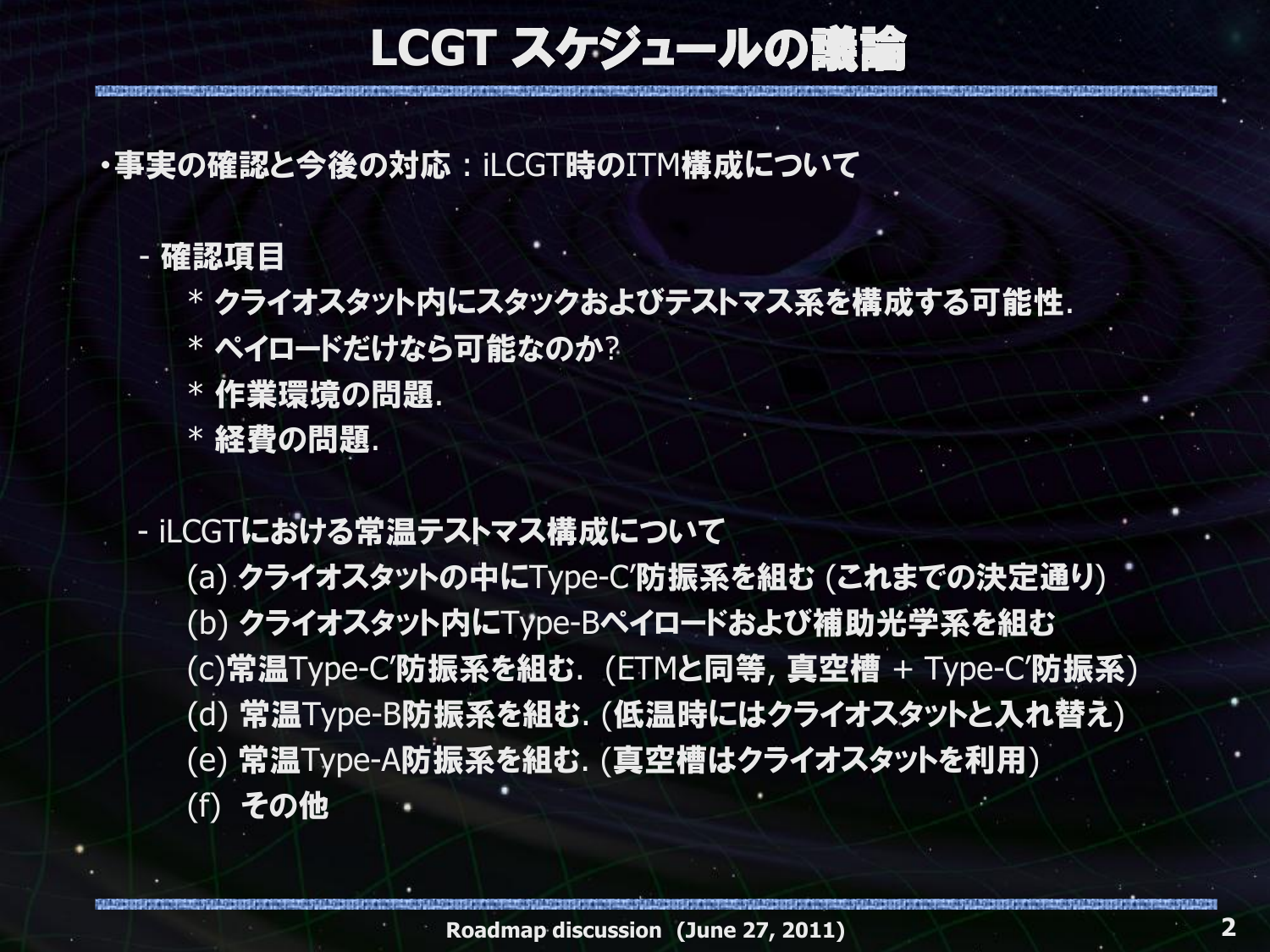**LCGT** スケジュールの議論

・今後の対応 : Yエンドルームにおける低温懸架系試験計画

 低温懸架系の開発計画は、低温G/防振G で策定されるものであるが、 今回のロードマップ議論・決定の前提条件でもあったので一応確認.

 \* 低温懸架系実機の試験は実機クライオスタットと合わせて行うか? \* その他の低温懸架系開発計画は?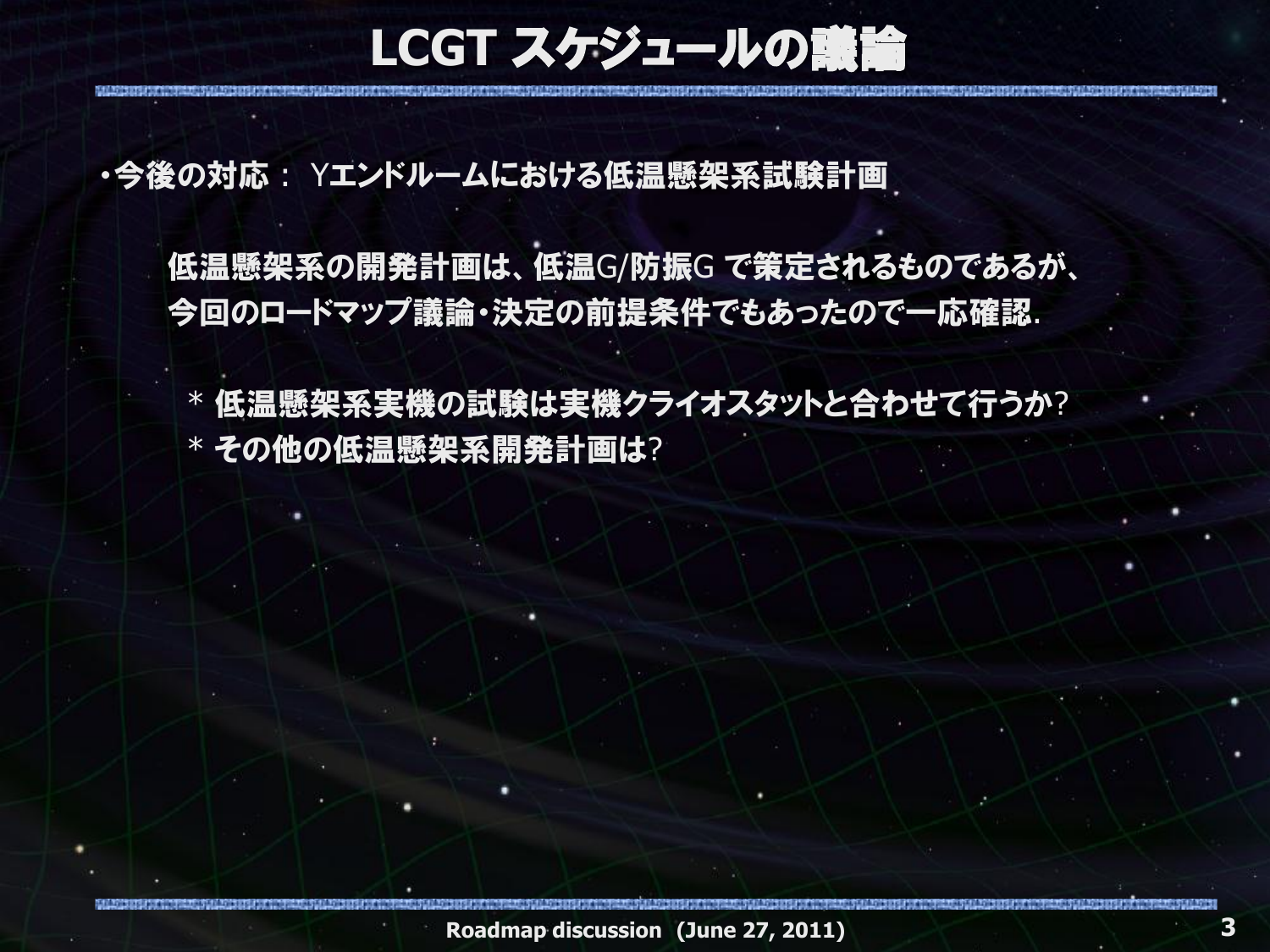# 補足資料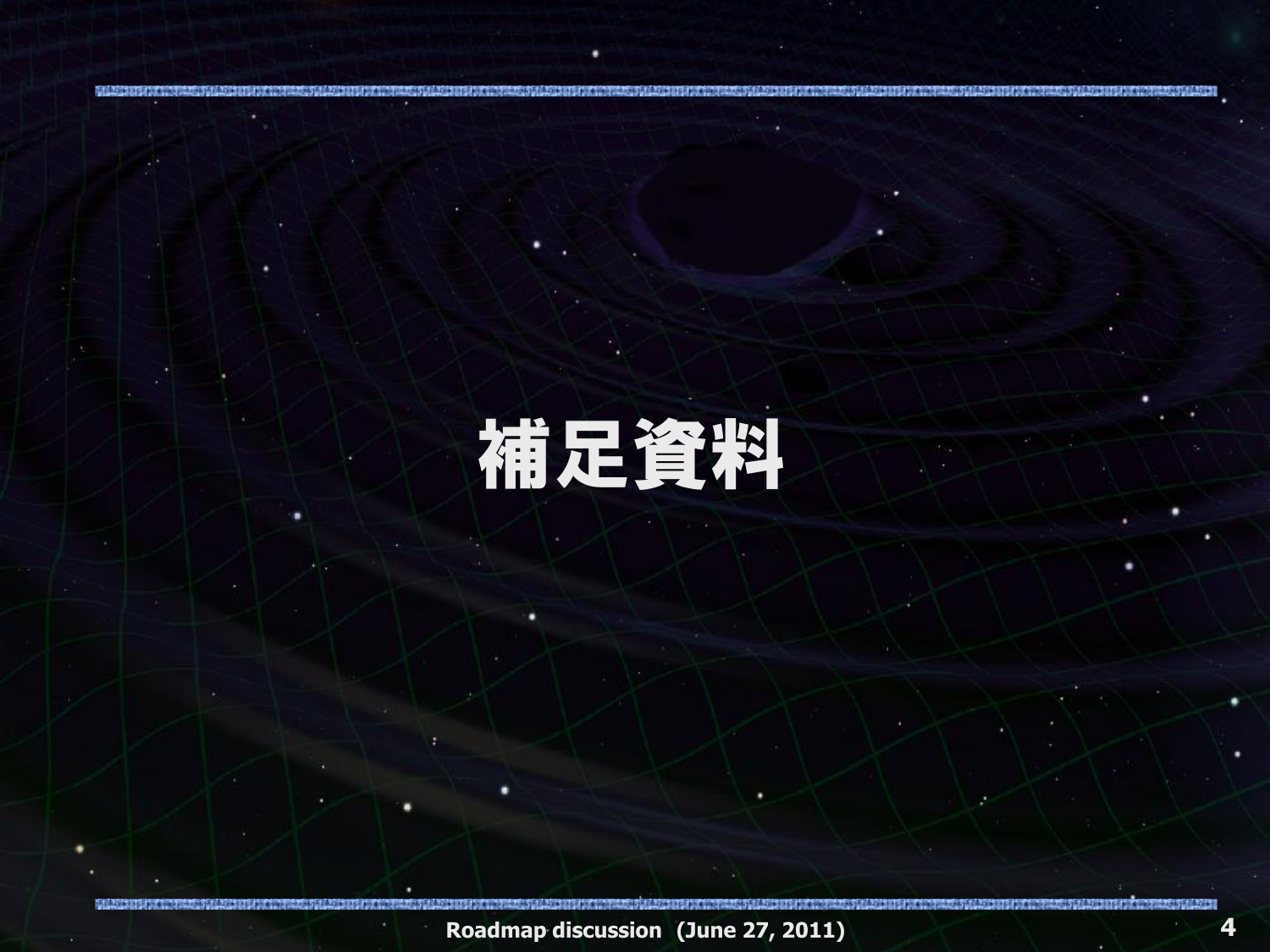### **Executive**での決定

•LCGT Executive会議決定事項 (ロードマップに関して) Jun 13, 2011

#### <決定事項>

LCGTの建設計画として'Plan-C'を基本として進める.

<Plan-C概要>

 iLCGT初期インストール時に,常温干渉計用のエンドテストマスを所定の位置より手前に配 ■置する. テストマス用防振系としては, Type-C(スタックの上にペイロードを設置した構成)を 用いる. エンドルーム所定の位置では. 低温テストマスシステムの開発・建設を行う. これに より,干渉計のコミッショニングと,低温システムの開発を並行して進めることを可能にすると ともに,低温動作への移行を容易にする.

<補足事項>

- ・常温用エンドテストマスの位置は,所定の位置の20m手前とする方向で進める. 掘削経費との兼ね合いがあるが,トンネル設計にできるだけ反映するようにする. ・iLCGT時に何らかの方法でType-B防振系の実地運用試験を行うことを検討する. ・インプットテストマスについては,クライオスタットとの整合性・入れ替え作業性を考慮 したプランを検討する.
- ・詳細検討を進めるとともに,設計・開発の進展に応じて,より挑戦的な建設方法を取り 入れることも検討するなど,計画には柔軟性を持たせる.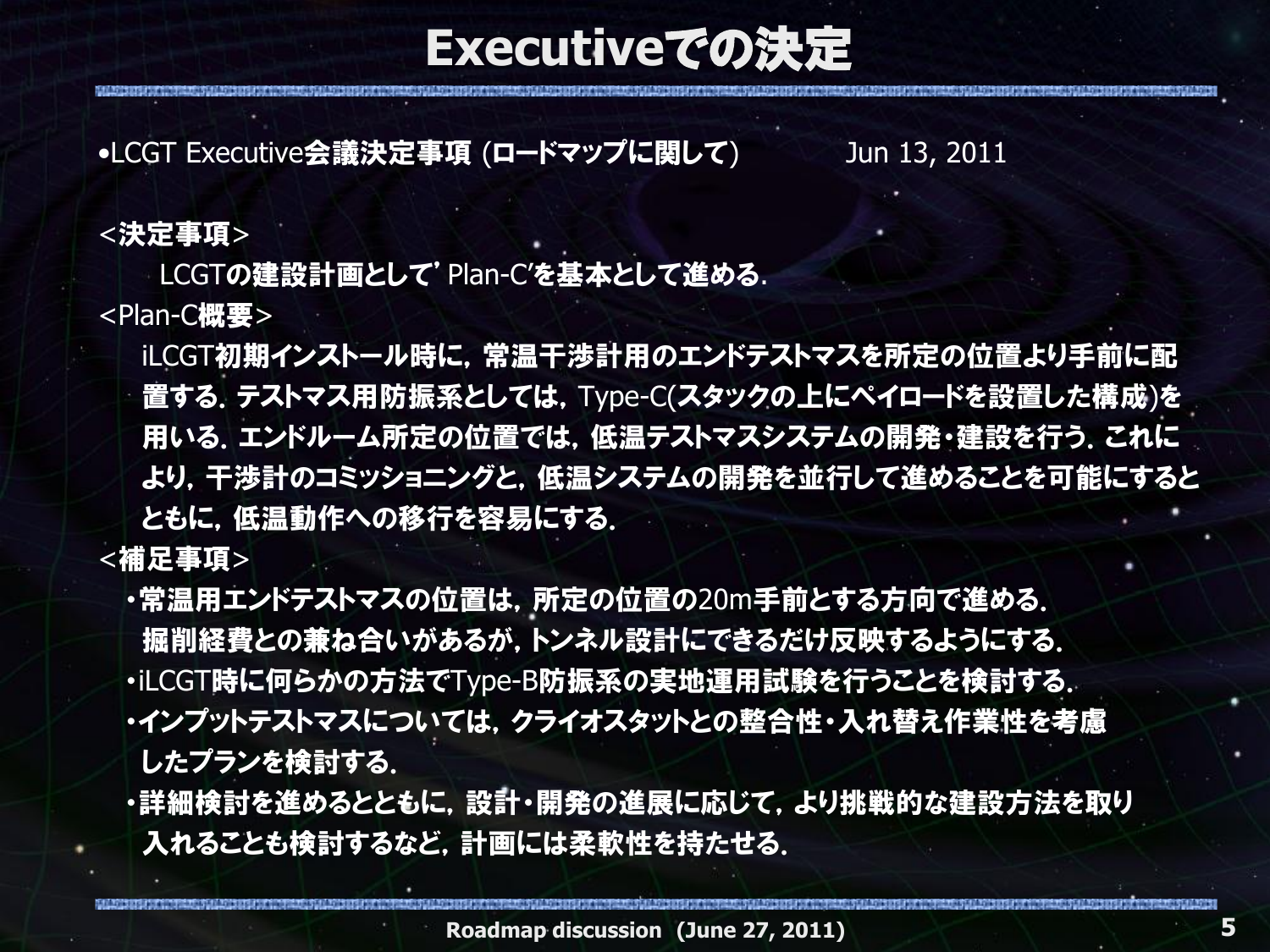意見集約 **(1/4)**

|            | - Plan-A | <b>Plan-B</b> | <b>Plan-C</b>  |  |
|------------|----------|---------------|----------------|--|
| ○ (良いと考える) | 4        |               | Q              |  |
| △ (許容できる)  | 5        | 10            | 6              |  |
| × (避けるべき)  | 6        | 4             | $\overline{0}$ |  |

|                                                                                                    |  |  |  | 廣瀬 我妻 大橋 山元 中谷 麻生 三代木 川村 内山 神田 高橋 宮川 新井 山本 安東 |  |  |  |  |
|----------------------------------------------------------------------------------------------------|--|--|--|-----------------------------------------------|--|--|--|--|
| 2 Plan-A Ο Δ Δ Χ Χ Δ Ο Δ Ο Δ Ο Χ Χ Χ Χ                                                             |  |  |  |                                               |  |  |  |  |
|                                                                                                    |  |  |  |                                               |  |  |  |  |
| 1 Plan-C $\triangle$ O $\triangle$ $\triangle$ O O O O $\triangle$ O $\triangle$ O O O $\triangle$ |  |  |  |                                               |  |  |  |  |

**Roadmap discussion (June 27, 2011)**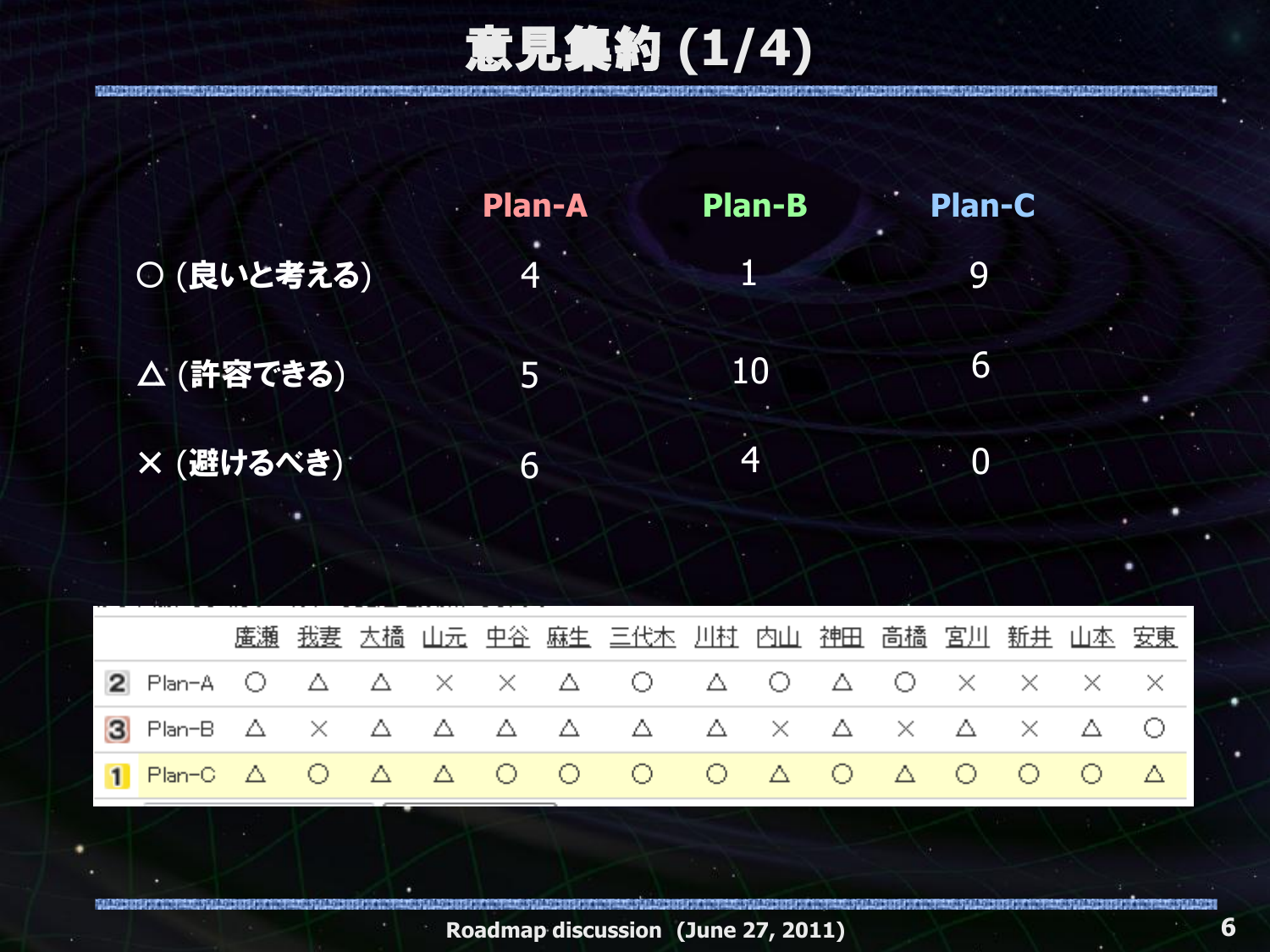意見集約 **(2/4)**

#### • 廣瀬 (〇-△-△)

 正直言ってあの資料だとどれが技術的に優れているのか私には判断できませんでした。 そ れができる詳細設計が完了していないと判断します。 もしそうなら、私は防振リーダーの意見 を尊重したいです。 ただし、これだけの議論があるので、技術的に議論できる形で、これから 問題をみんなにオープンにして、それを解決するアイデアをみんなで知恵を絞っていくのが良 いと思います。 どれにするかを決めるより、技術的にどうやって解決するかに注力すれば、き っと良い知恵が出てきてより良い方向に向かうのではないかと思います。

#### • 大橋(△-△-△)

 まず、iLCGTにSASは丌要と思う。一旦、SASを導入してしまえば、type-Aとtype-Bの違いは、 type-B同士の個性の違いと同程度かもしれない。Plan-Cでの心配は、スタックを入れられるよ うにクライオスタットを設計変更する必要があること。iLCGTにはスタックさえ丌要かもしれな い。

#### •山元(X- $\overline{\Delta}$ - $\overline{\Delta}$ )

Plan BとCの折衷案か。確かにiLCGTも大事であるが、全てtype CだとbLCGTで破綻しそうな 気がする。Plan Aの場合低温payloadをぶっつけで本干渉計に組み込むことになり、それがリ スクか。いずれにせよ楽な道はない。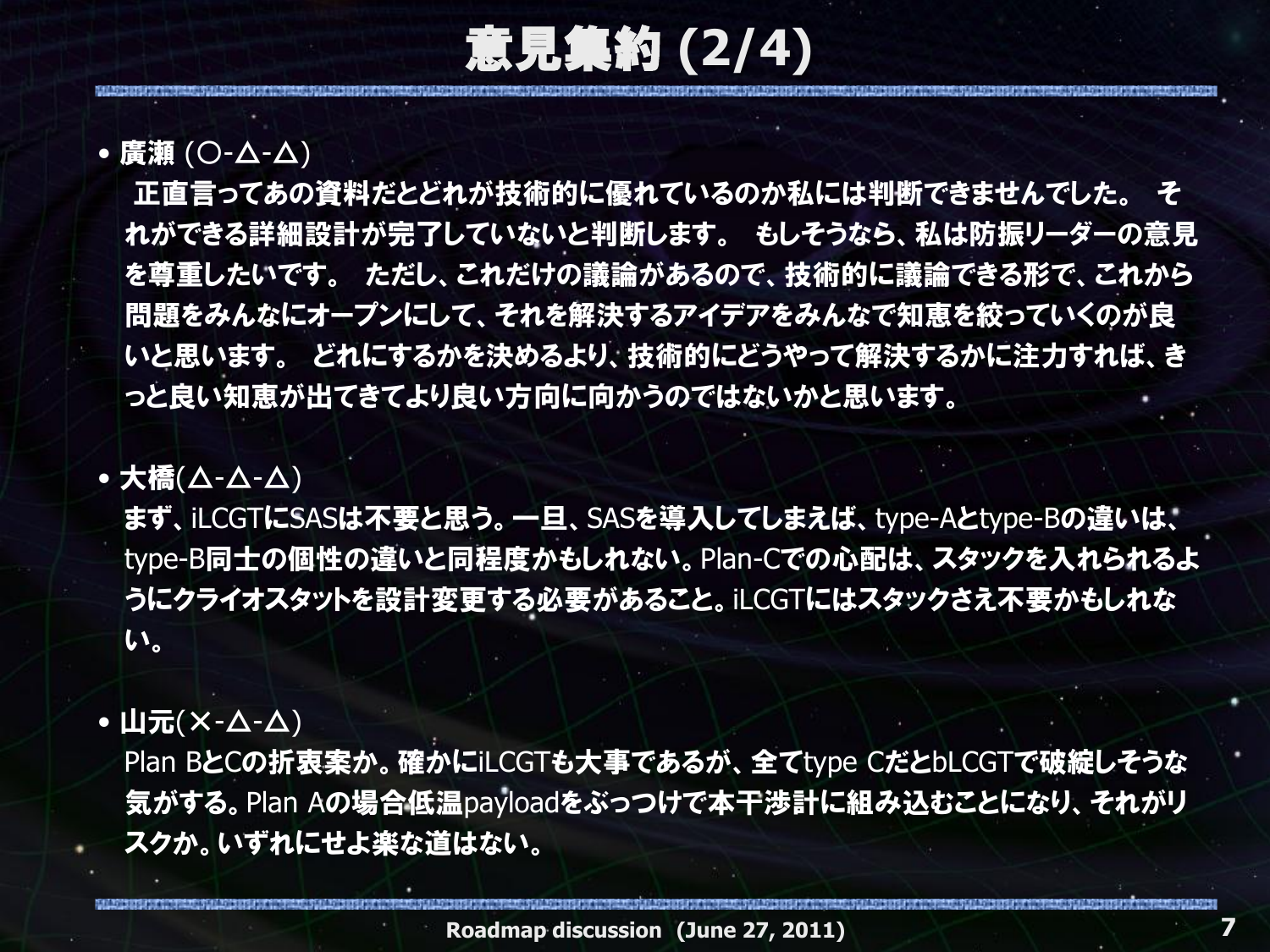意見集約 **(3/4)**

• 中谷(×-△-○)

 3案のどれかに決まった後、基本構想を変えない範囲のマイナーな変形案は許容するようにす べきだと思います。

• 三代木(○-△-○)

同じサイトで、違う防振系の比較が労少なくできるのが問題解決に役立つかも。

•川村 (△-△-○)

Plan-CはPlan-Bの良い点を持ち、かつ、iLCGTへの最短コース。Plan-Bはせっかくの苦労が感 度で報われないのがつらい。Plan-Aは防振グループの意欲があるとはいえちょっとリスキー。

### • 内山 (〇-**×-△)**

typeAを少なくとも1台は3km cavityに組み込むべきと思う。

#### •神田 (△-△-○)

 type-A防振系と低温系とどちらかに問題が生じるか否かだが、正直判断がつかない。分離し て進める方が個別の問題は切り分けて対処しやすいだろうと考えて、Cを優先する意見です。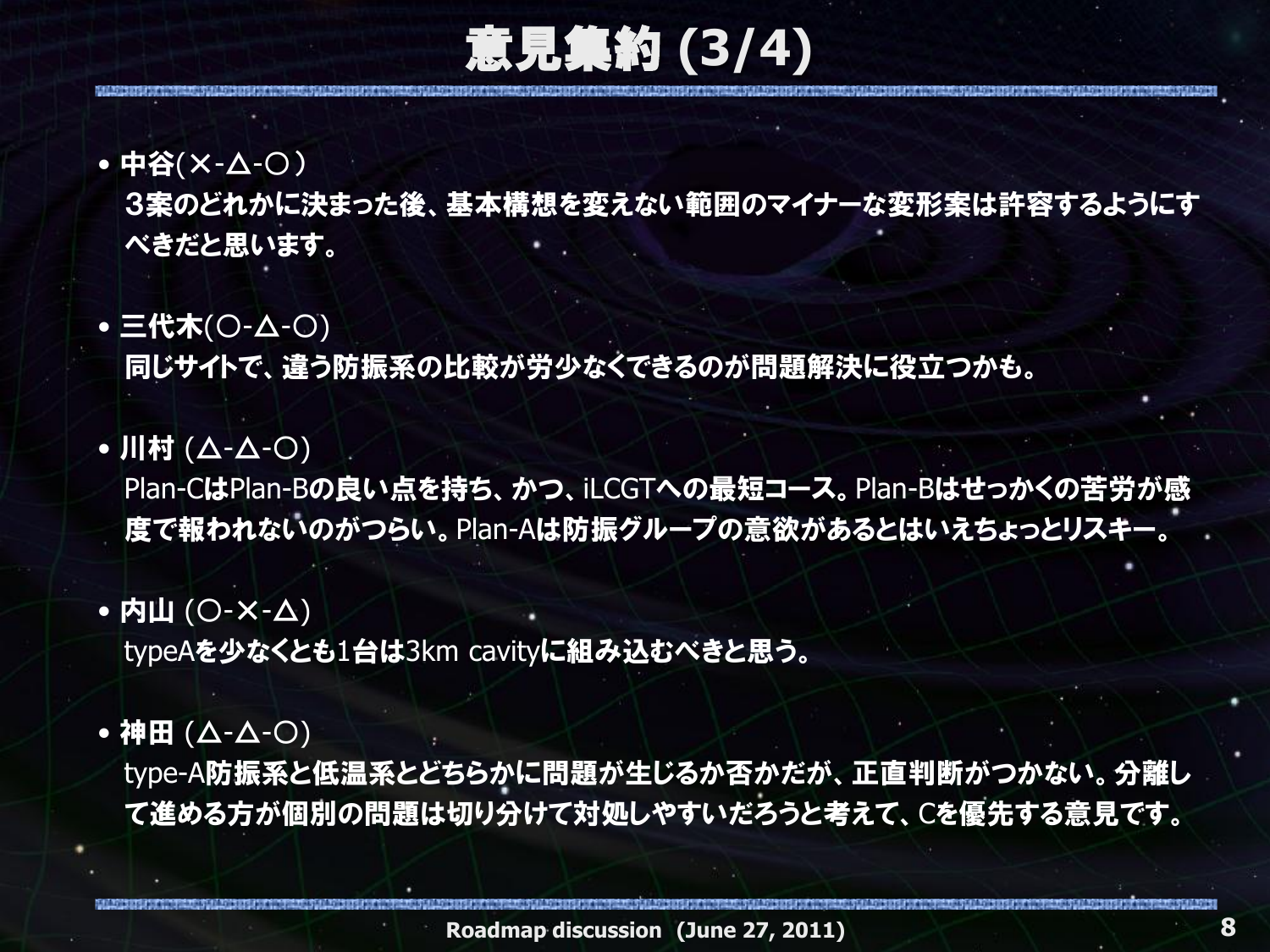意見集約 **(4/4)**

#### •新井 (×-×-○)

 ただし、SASの動作検証を後送りしないため、Center Roomの一部(場合によっては3km腕)で Type-Bの実地検証を行うことを盛り込む。(エンドでの低温Type-Aの開発をさらに平行して行 うのはデフォルトとして)

•山本 (X-△-○)

Type-Bの開発進行状況に応じて、可能であればBS等にType-Bを採用する。

#### • 安東 (×-〇-△)

Type-B SAS技術は完成されているべき。それを積極的に利用する。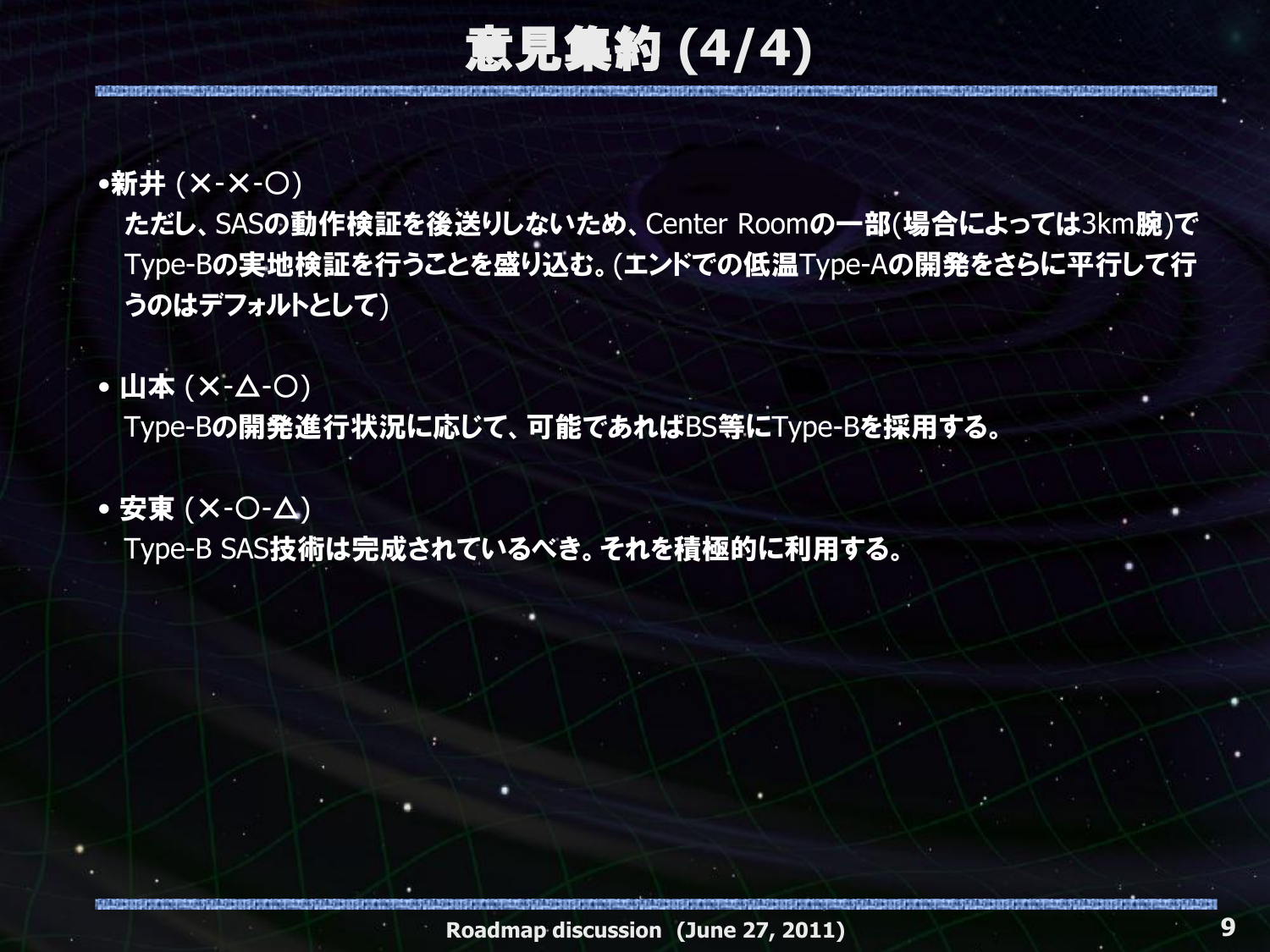### **Sensitivity**



**Roadmap discussion (June 27, 2011)**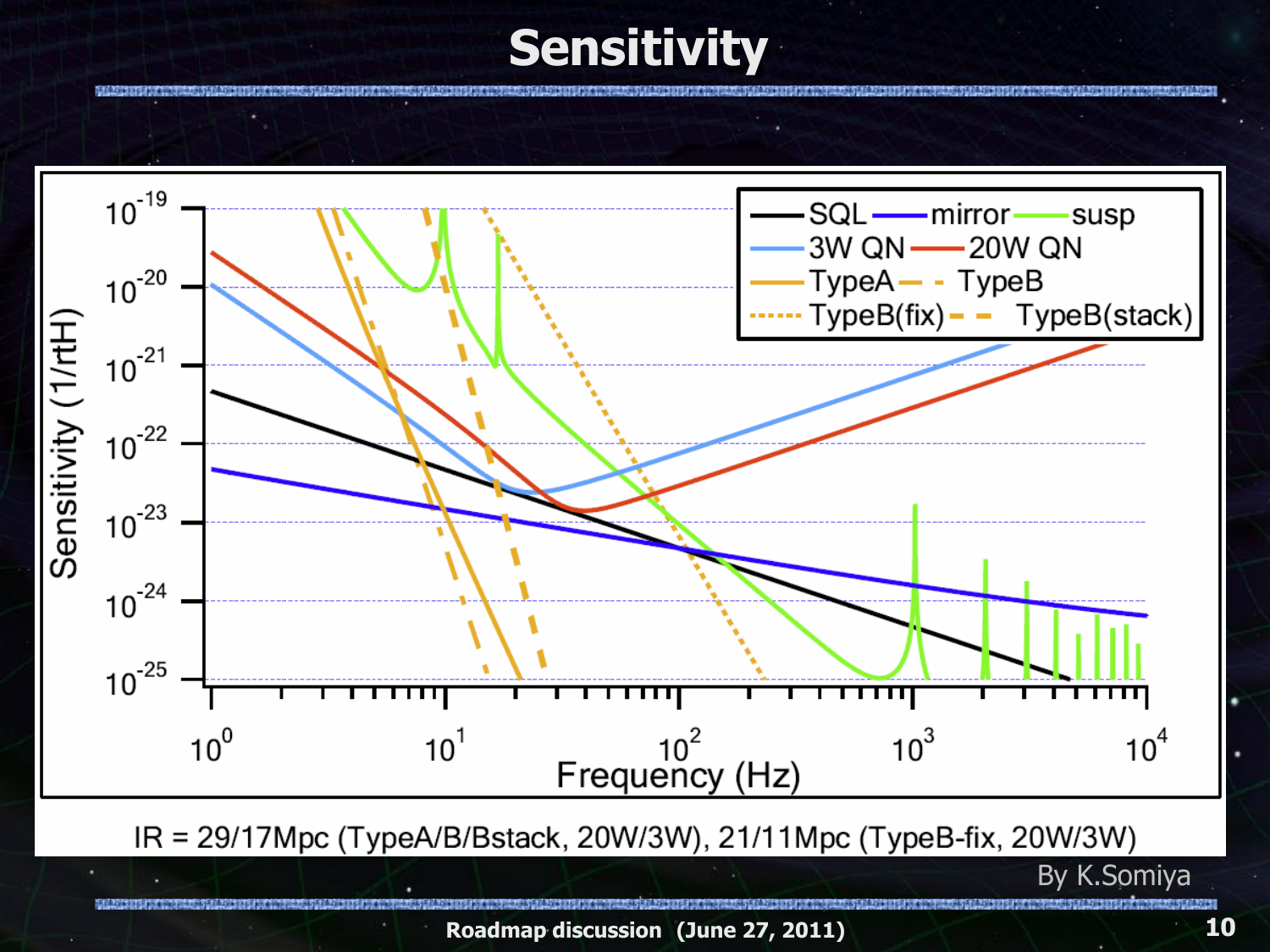## **Master Schedule**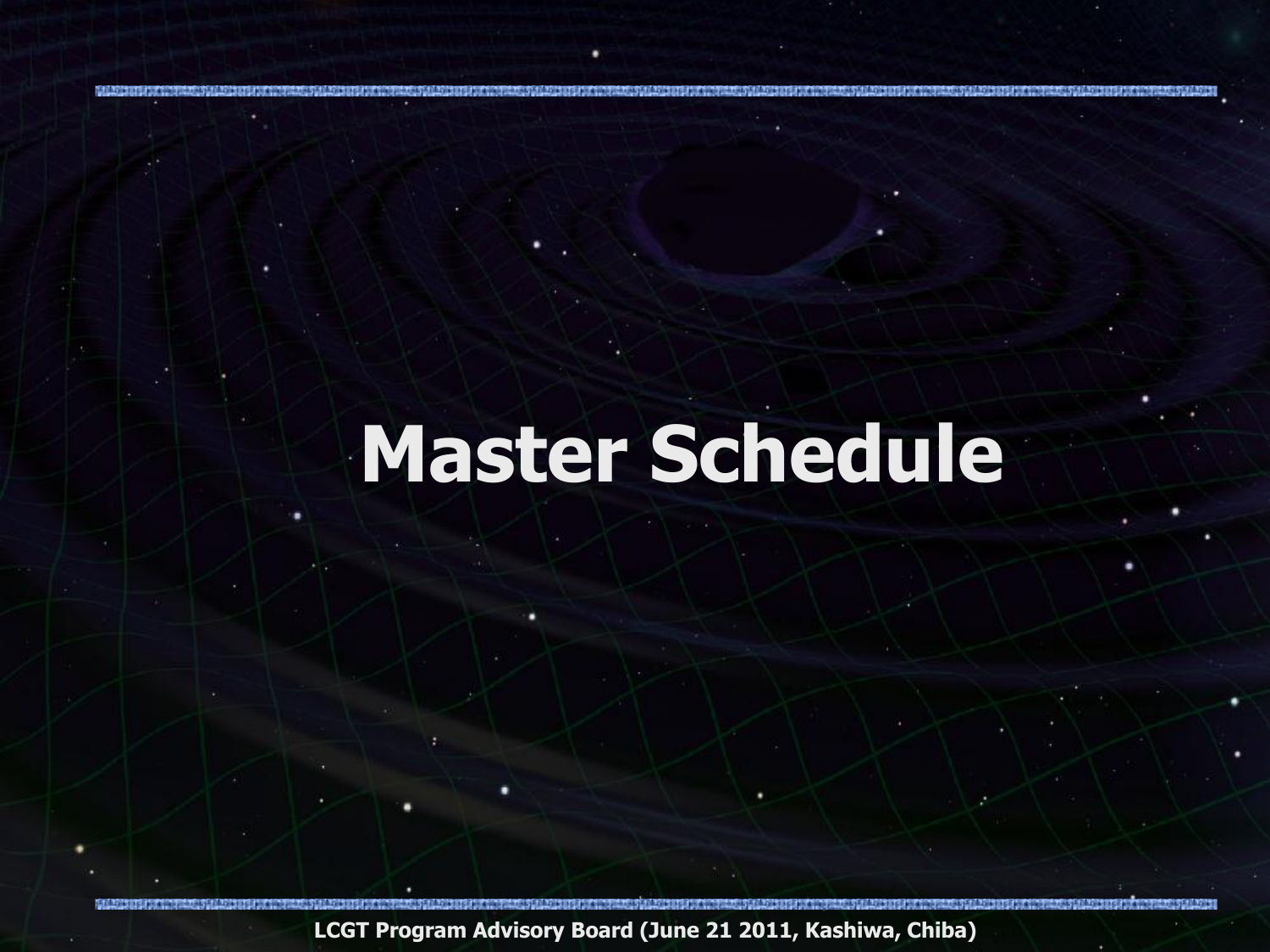### **Master Schedule**

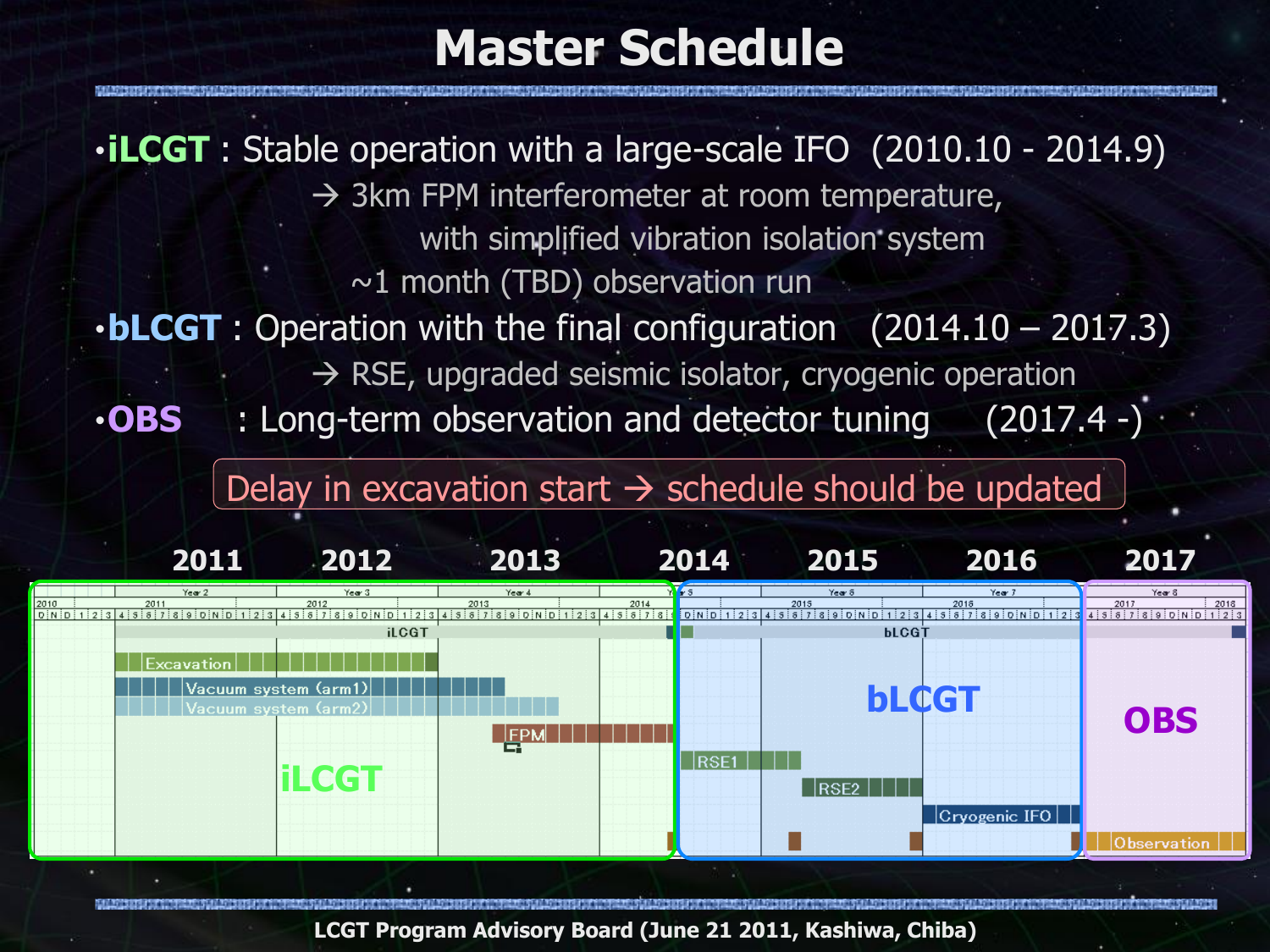### **bLCGT configuration**

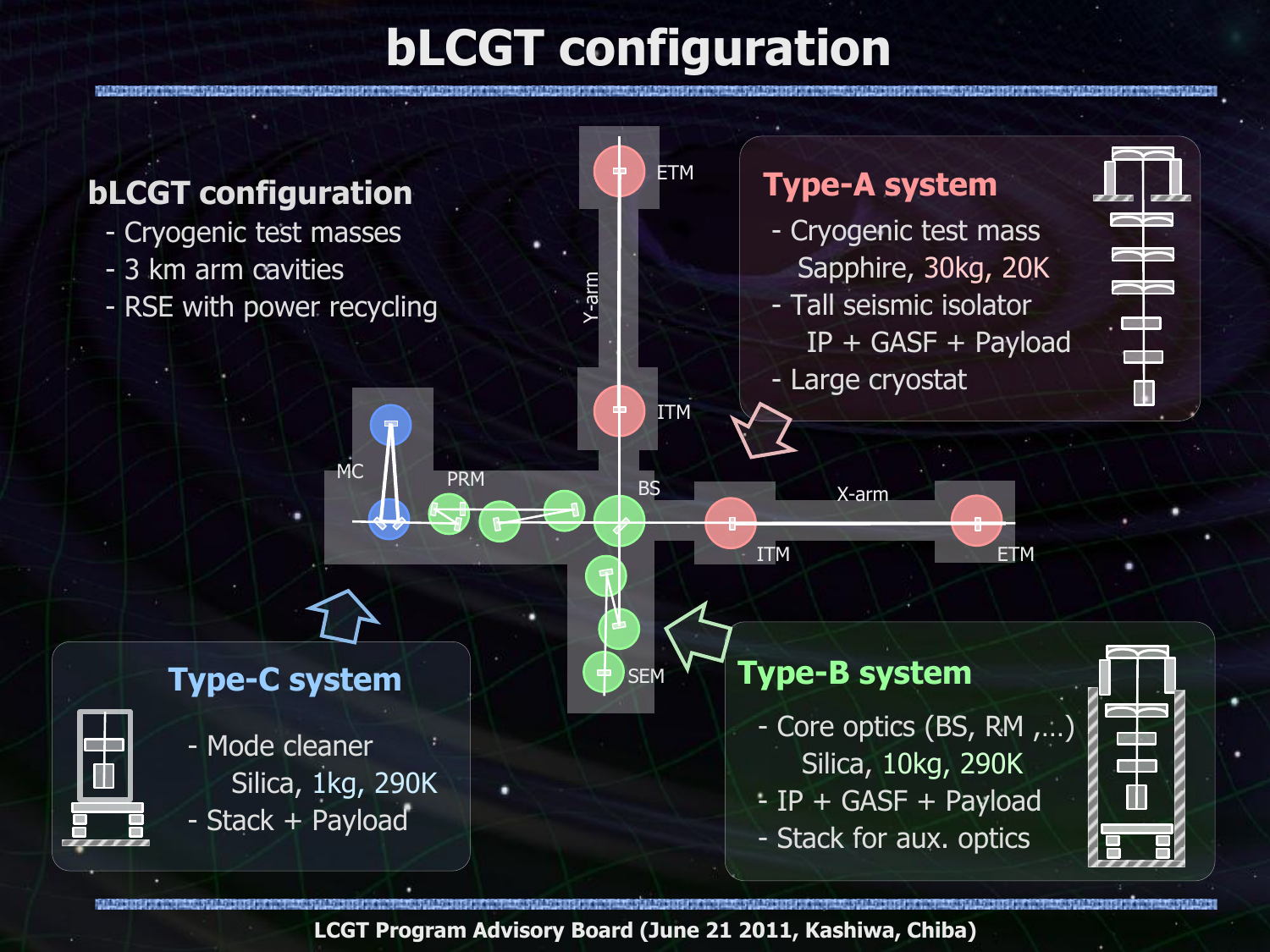### **Commissioning Plan**

#### ・**LCGT schedule is extremely tight.**

 $\rightarrow$  We should reduce the amount of the on-site commissioning tasks. Intensive tests are required for each sub-system before installation. Avoid additional tasks only for intermediate steps. Basic policy 'Do not use LCGT as an R&D facility'.

#### ・**It is hard to test the full cryogenic test-mass system.**

- Type-A isolator test requires a large facility and a quiet site.
- Cryogenic system requires long test time
	- for a cool-down and warm-up cycle.
	- $\rightarrow$  Hard to avoid technical and schedule risks.

#### ・**Roadmap to solve these concerns.**

- Install ETMs in front of the original positions (by  $\sim$ 30 m)
	- for the room-temp. interferometer commissioning.
- Full test of the real VIS and cryogenic system at the end rooms.
- 'Half-cryogenic' configuration step before the final bLCGT configuration.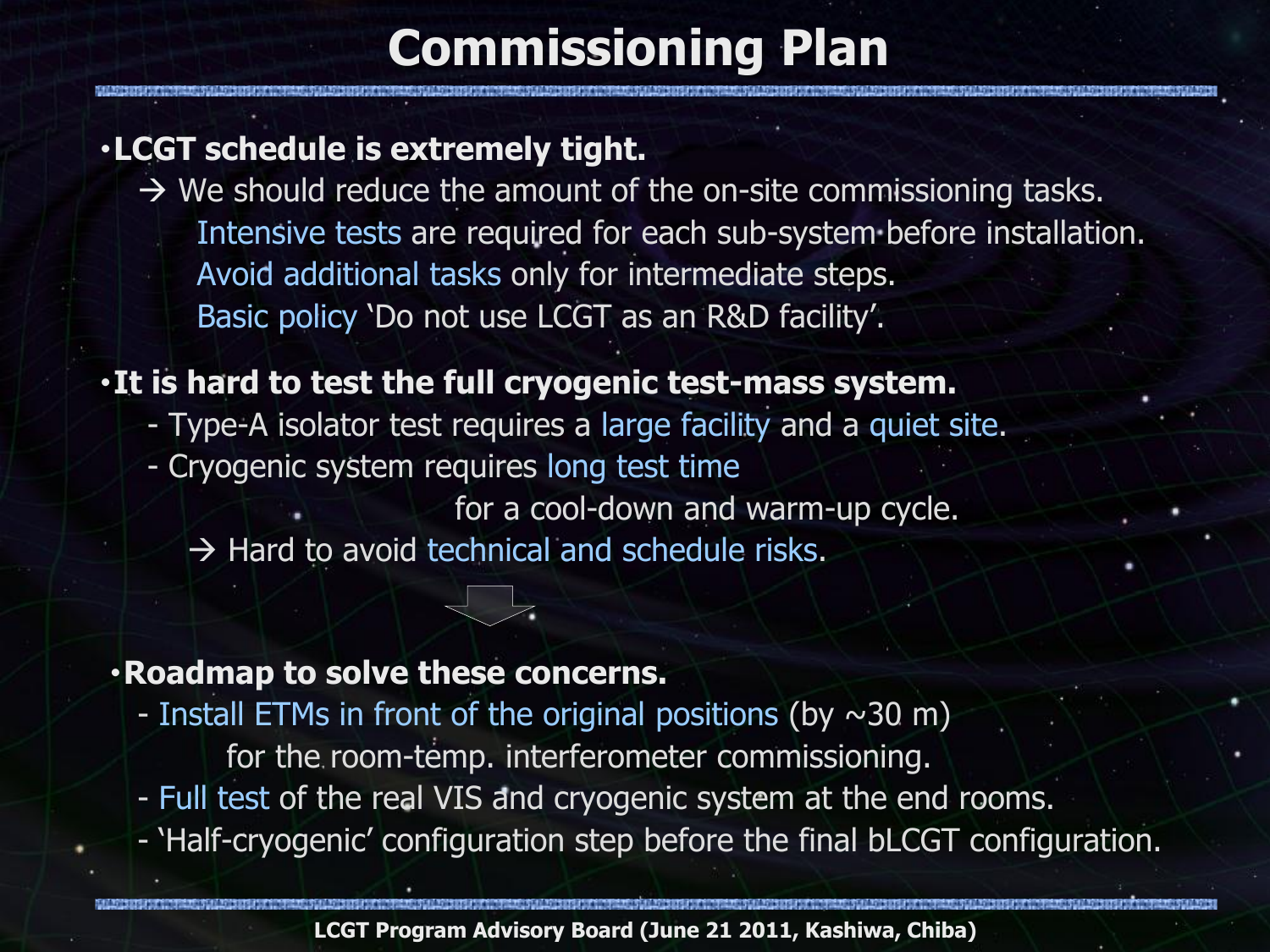### **iLCGT commissioning**

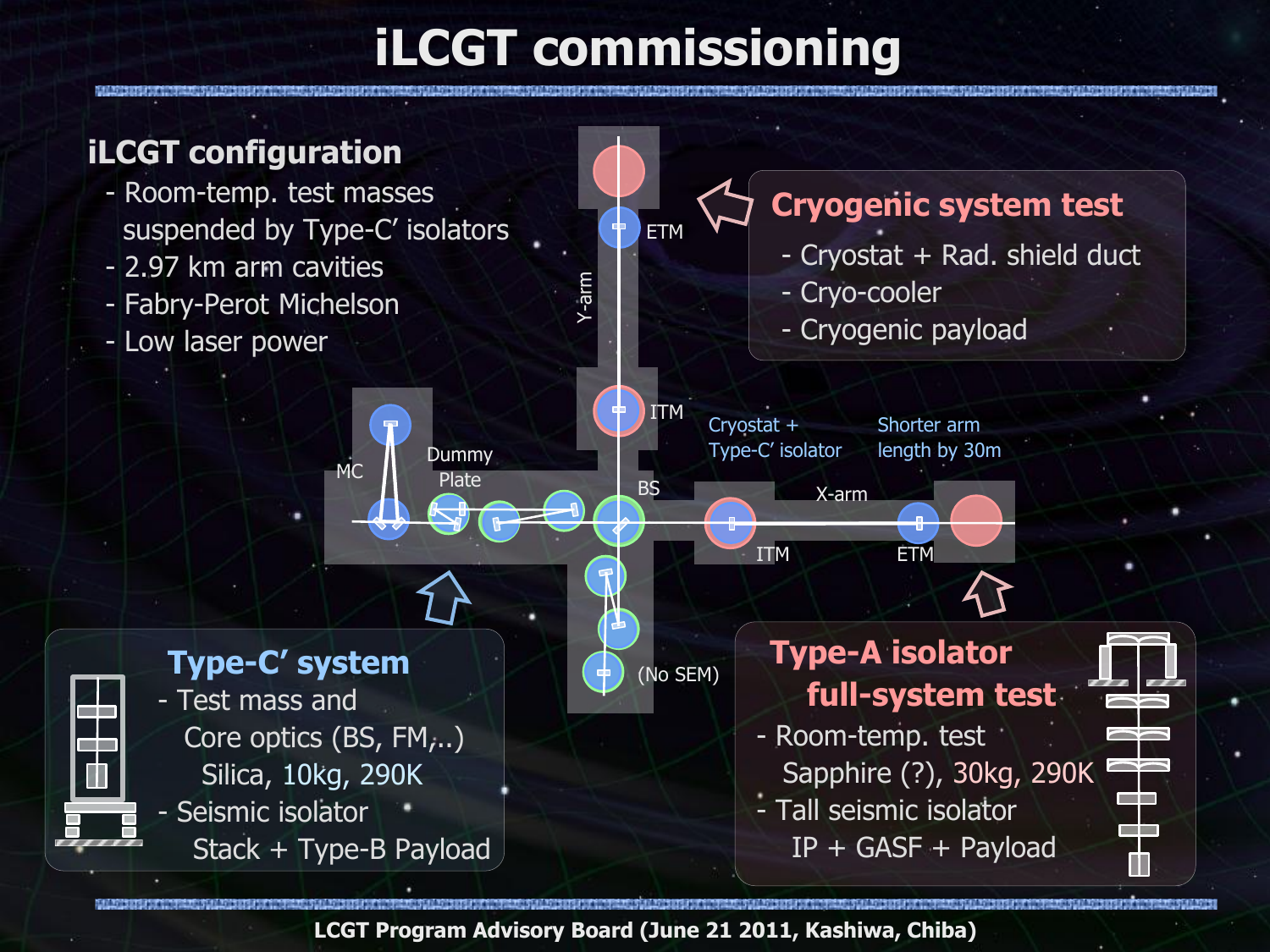### **bLCGT commissioning (1)**

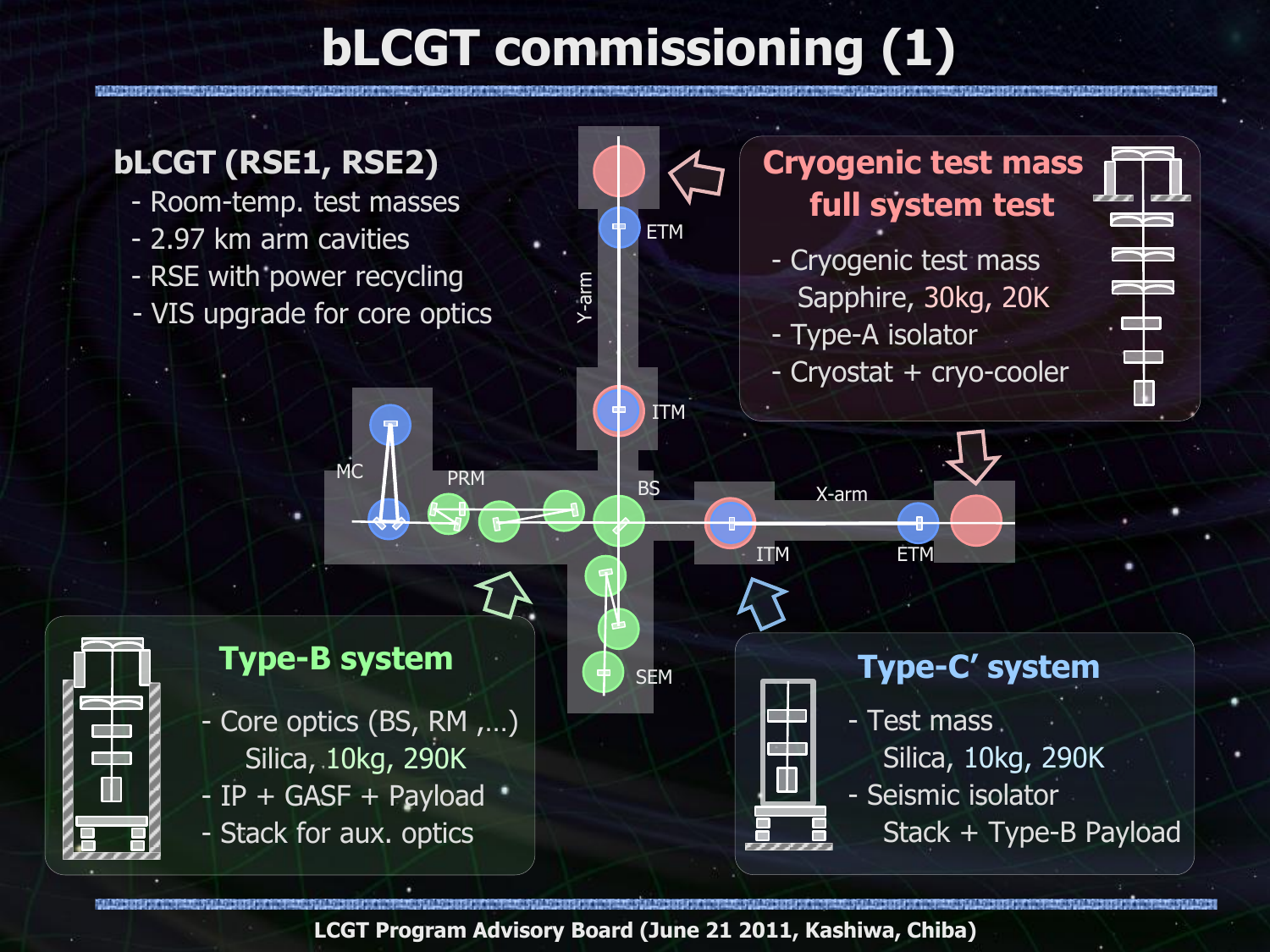### **bLCGT commissioning (2)**

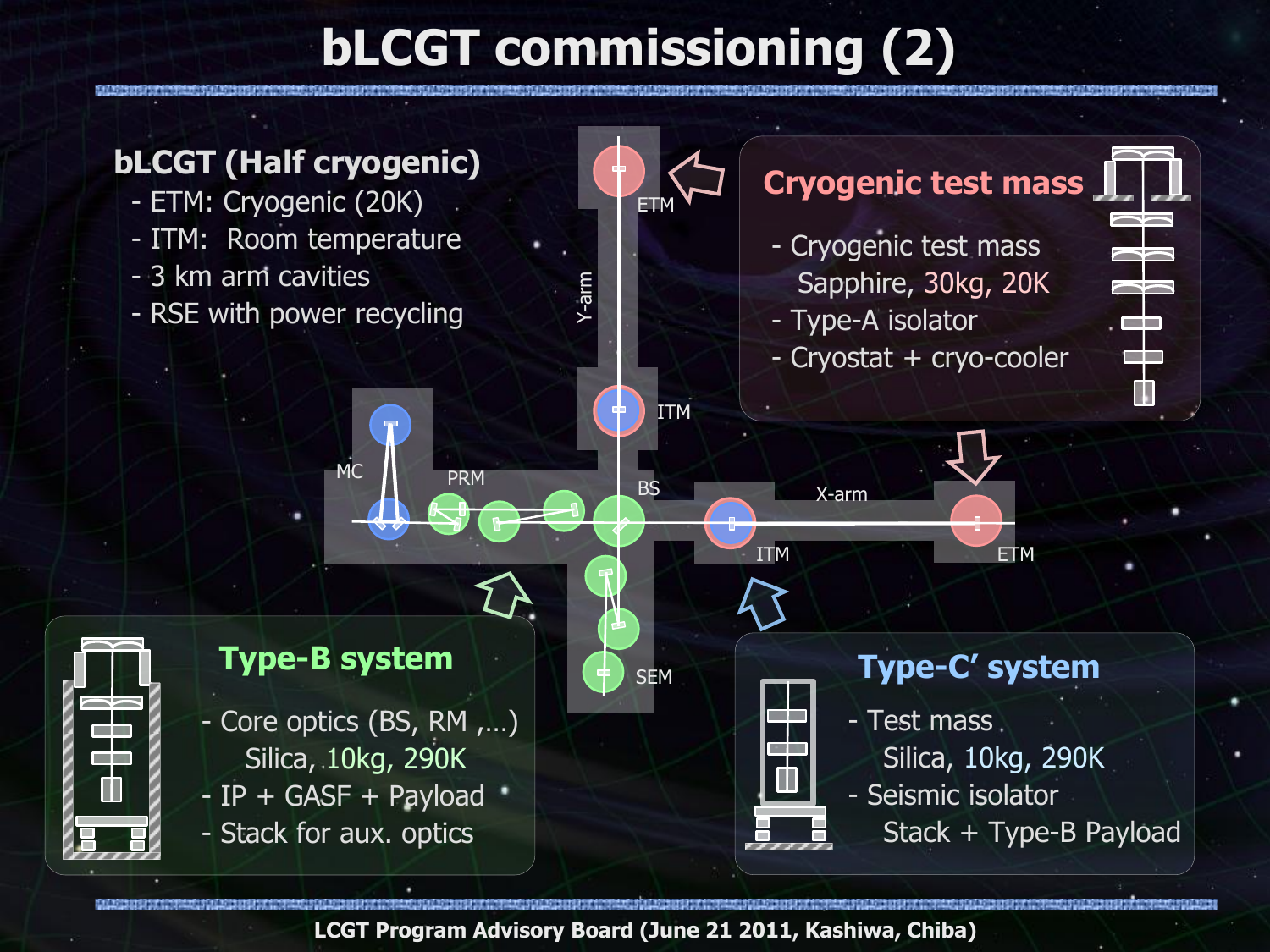### **bLCGT configuration**